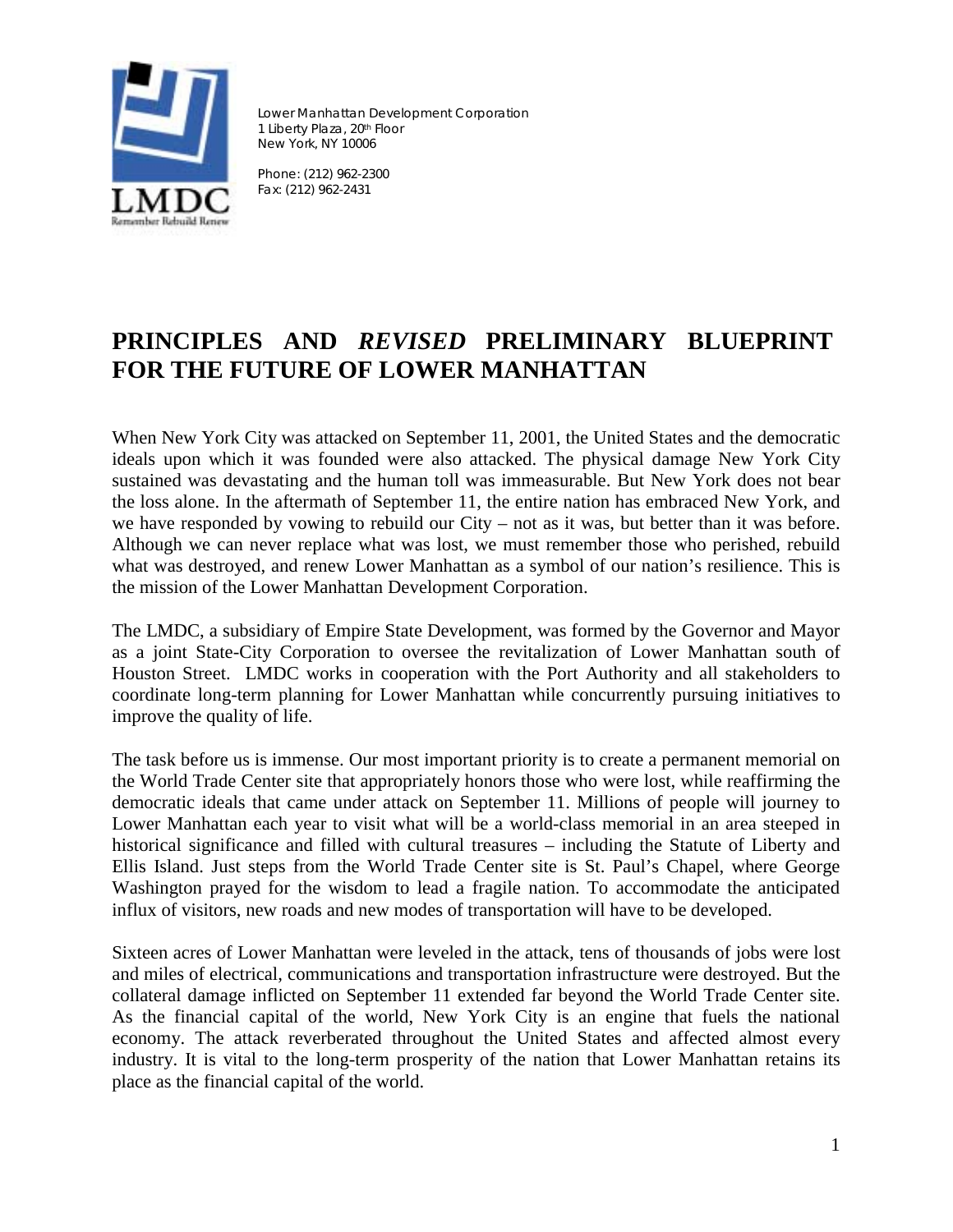In fulfilling its mission, the LMDC is committed to an inclusive and open public process. Over the last several months, the LMDC has consulted a broad spectrum of individuals and groups affected by the World Trade Center attacks – including families of victims, business owners, and downtown residents – all of whom share a commitment to the revitalization of Lower Manhattan. The LMDC has established eight Advisory Councils including Families; Residents; Restaurants, Retailers and Small Business; Arts, Education and Tourism; Financial and Professional Firms; Commuters and Transportation; and Development. These Advisory Councils have provided and will continue to provide valuable public input to the LMDC. In addition to the Advisory Councils, the LMDC has met with Community Boards, civic groups, planning and not-for-profit organizations, federal, state and local elected officials and government agencies.

The outgrowth of this ongoing consultation process is the following Revised Principles for Action and Preliminary Blueprint for the Future of Lower Manhattan.

- The Principles will help guide the LMDC in developing, coordinating, and evaluating plans for a memorial and the creation of a vibrant, mixed-use community in Lower Manhattan.
- The Blueprint for the Future of Lower Manhattan articulates the goals and objectives of revitalization, around which consensus has begun to emerge, and outlines initial proposals for meeting those goals.

For more information on the planning process and to learn about continuing opportunities for public review and comment, go to the LMDC website, www.renewnyc.com.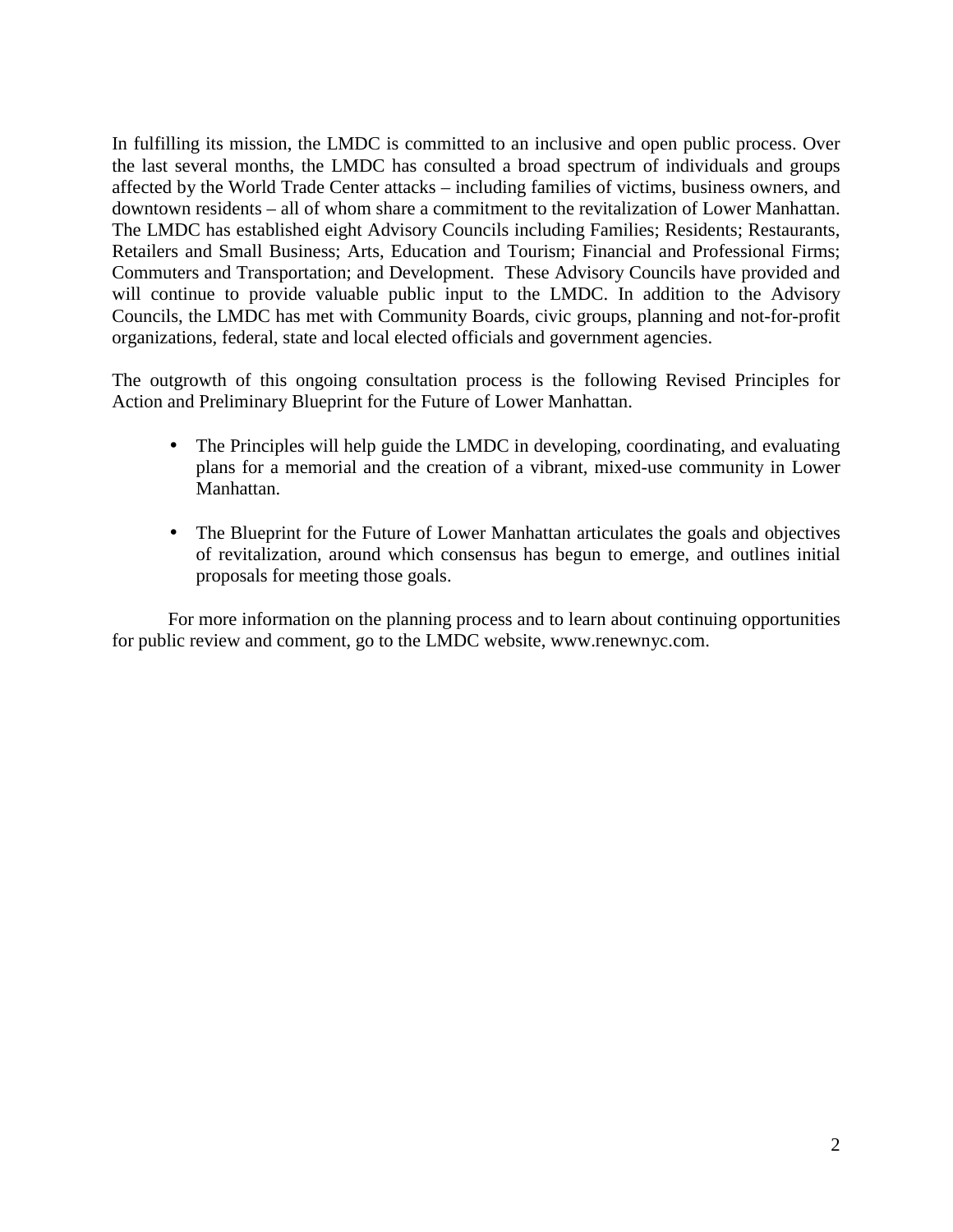#### **LMDC Principles for Action**

- **Make decisions based on an inclusive and open public process.**
- **Create a memorial honoring those who were lost while reaffirming the democratic ideals that came under attack on September 11**
- **Assist the rapid revitalization of Lower Manhattan, in a manner that does not preclude desirable future development plans**
- **Coordinate and encourage the infrastructure improvements that will trigger the private investment needed to sustain and enhance Lower Manhattan**
- **Support the economic vitality of Lower Manhattan as the financial capital of the world with new office space**
- **Develop Lower Manhattan as a diverse, mixed-use magnet for the arts, culture, tourism, education, and recreation, complemented with residential, commercial, retail and neighborhood amenities**
- **Develop a comprehensive, coherent plan for transit access to Lower Manhattan that expands regional and local connections and improves transit facilities**
- **Connect the neighborhoods of Lower Manhattan and improve the pedestrian experience of its streets**
- **Expand and enhance public and open spaces**
- **Preserve the historic character of Lower Manhattan and the existing civic and cultural value of its cityscape**
- **Promote sustainability and excellence in design, for environmentally sensitive development**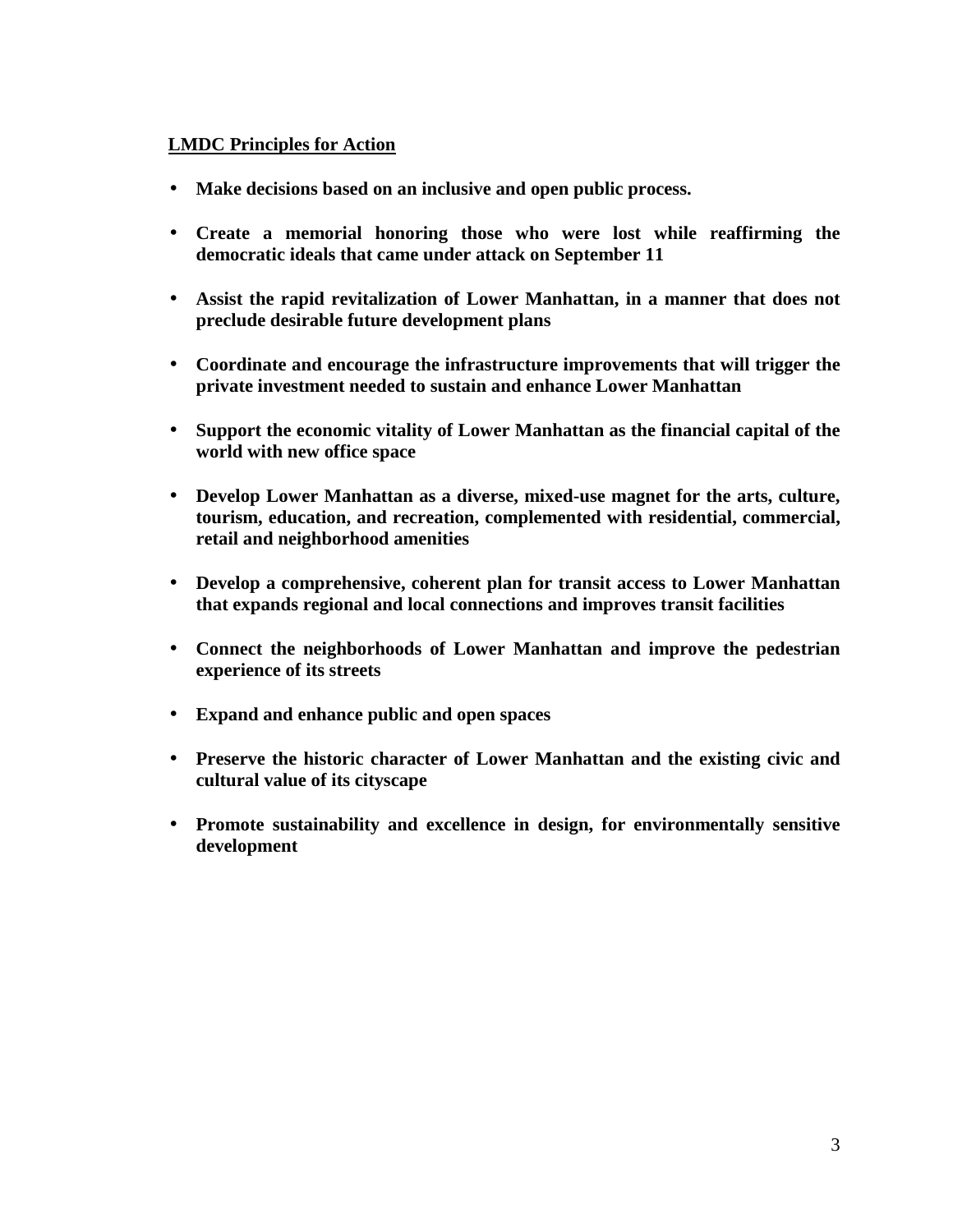## **Revised Preliminary Blueprint for Renewal**

The preliminary components of a blueprint for Lower Manhattan include the following:

**1. Respect the site of the World Trade Center as a place of remembrance, and reserve an area of the site for one or more permanent memorials.** The attack on the World Trade Center has permanently changed the lives of the family members and friends of those who died, as well as the many people who survived or were touched by this tragedy. The need to heal and remember must not be lost amid the need to rebuild. A sacred, respectful memorial must be erected to honor the thousands who perished and the emergency responders who gave their lives in the line of duty. The memorial and its surroundings must be well integrated.

*Proposals under review that emerged during the listening process:* 

- **a. Create an important permanent memorial on the World Trade Center site.**
- **b. Create a museum of freedom and remembrance.**
- **c. Establish an international design process to produce the most moving and appropriate memorial possible.**

LMDC will work closely with the victims' families, survivors and the general public in developing a memorial process, as well as the Port Authority, the leaseholders, and all of the groups and agencies involved.

**Impact:** The memorial will become a symbol known around the world. It will stand as an eternal tribute to the victims, the enduring strength of democracy, a celebration of freedom, and a testament to the resurgent power of the city and the nation. As did *The Sphere* that once stood in the plaza, the memorial will reaffirm respect for the free exchange of ideas, goods, and services among diverse peoples that the World Trade Center embodied.

**2. Facilitate the continued revitalization of Lower Manhattan to ensure its long-term viability.** Immediate interim actions are needed to restore essential services to Lower Manhattan, allowing residents, workers and businesses to continue to return and function with confidence. Residential neighborhoods in Lower Manhattan, including Battery Park City, the Financial District, the South Street Seaport, Chinatown, the Lower East Side, and TriBeCa & SoHo have experienced disruption since the attacks. A balance must be struck between construction efforts and the need for residents, workers and businesses to resume their daily lives. All projects must be carried out with sensitivity and respect for those who were lost and their families.

## *Ongoing Interim Projects:*

- **a. Create and administer a program of financial assistance for residents and businesses, and non-profit organizations.**
- **b. Restore service on the 1 & 9 lines below Chambers Street.**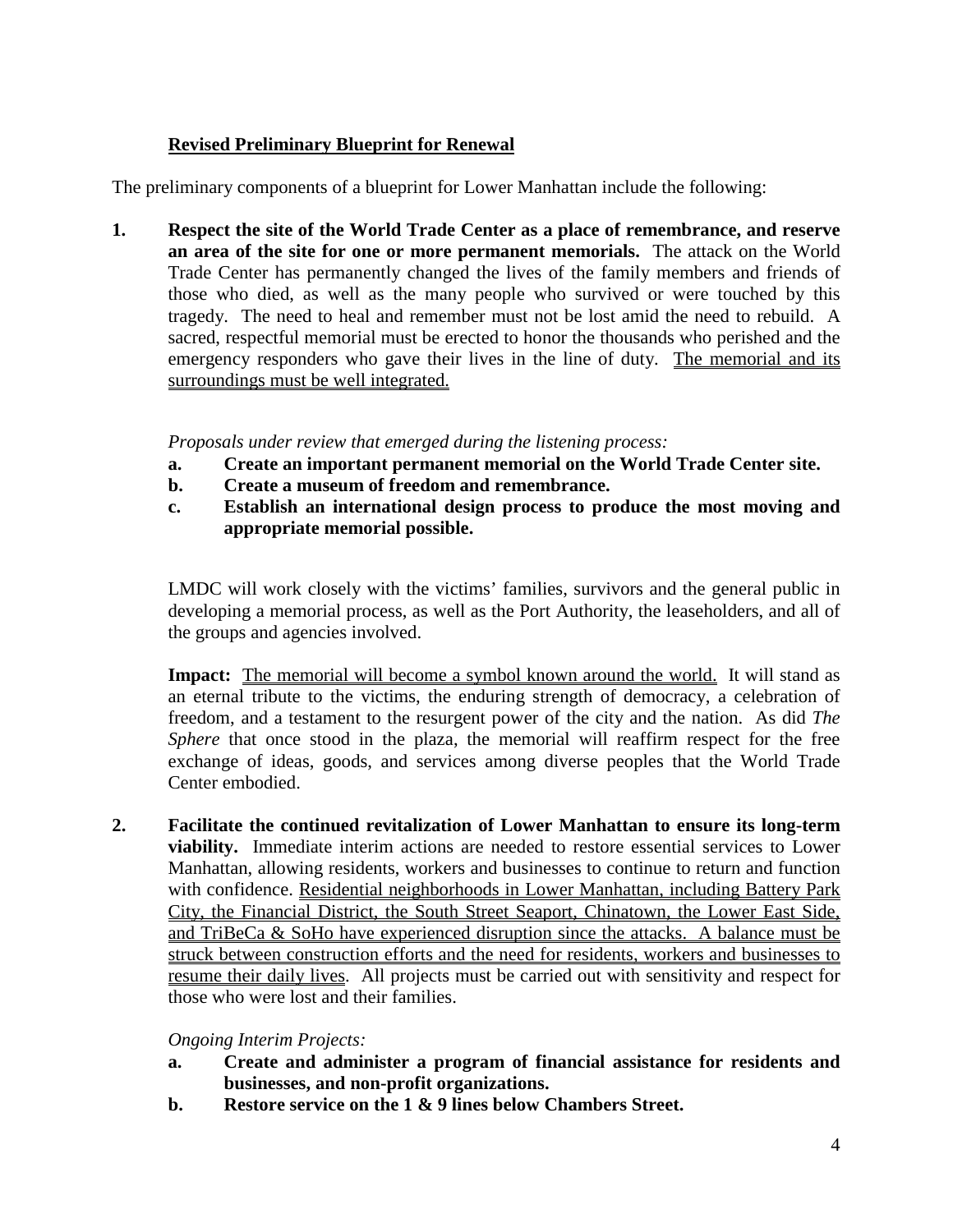- **c. Restore PATH service from New Jersey at a temporary station.**
- **d. Replace utility and telecom lines as quickly as possible in order to clear temporary cables from the sidewalks and streets.**
- **e. Improve streets and sidewalks.**
- **f. Coordinate infrastructure repair and construction work to minimize disruptions to residents, workers and businesses.**
- **g. Develop underutilized and alternative modes of transportation, such as ferry service.**
- **h. Develop interim recreational space.**

LMDC is working with the Port Authority, the Metropolitan Transportation Authority, State DOT, City DOT, the Mayor's Office of Emergency Management, Con Edison, Verizon, local Community Boards, the Downtown Alliance, local businesses, community based organizations and other involved groups and agencies to identify and complete interim actions to clean up and restore essential services in Lower Manhattan.

**Impact:** Immediate restoration of services in Lower Manhattan will ensure its future viability by demonstrating tangible progress toward revitalization and allowing workers, residents and businesses to pursue daily activities with confidence.

**3. Restore all or a portion of the street grid and reintegrate the former World Trade Center site to the rest of downtown**. The former plaza and towers created a world apart from local street life and neighboring buildings. Much of the historic core of Lower Manhattan is dense and complex, with narrow winding streets that must be made more understandable to newcomers and visitors. Pedestrian connections must be improved between the Financial District, Chinatown, the Lower East Side and TriBeCa, the civic center and the historic South Street Seaport. Improved connections will create better integration among residential neighborhoods, while also facilitating access for emergency, security and medical services.

*Proposals under review that emerged during the listening process:* 

- **a. Extend Greenwich Street from Barclay Street south to Liberty Street.**
- **b. Extend Fulton Street from river to river as an east-west artery.**
- **c. Extend Morris Street and Exchange Place over the Brooklyn-Battery Tunnel ramps to reconnect lower Broadway with West Street.**

**Impact:** Human scale will be re-established and the diverse existing neighborhoods will be reconnected.

LMDC will work with the Port Authority, the Metropolitan Transportation Authority, the Department of City Planning, State DOT, City DOT, and all the other involved groups and agencies to come to agreement on a final plan.

**4. Eliminate West Street as a barrier between the Financial District and Battery Park City.** The at-grade, 260-foot wide Route 9A is a critical transportation artery for Lower Manhattan. However, it presents a formidable barrier to pedestrians and local traffic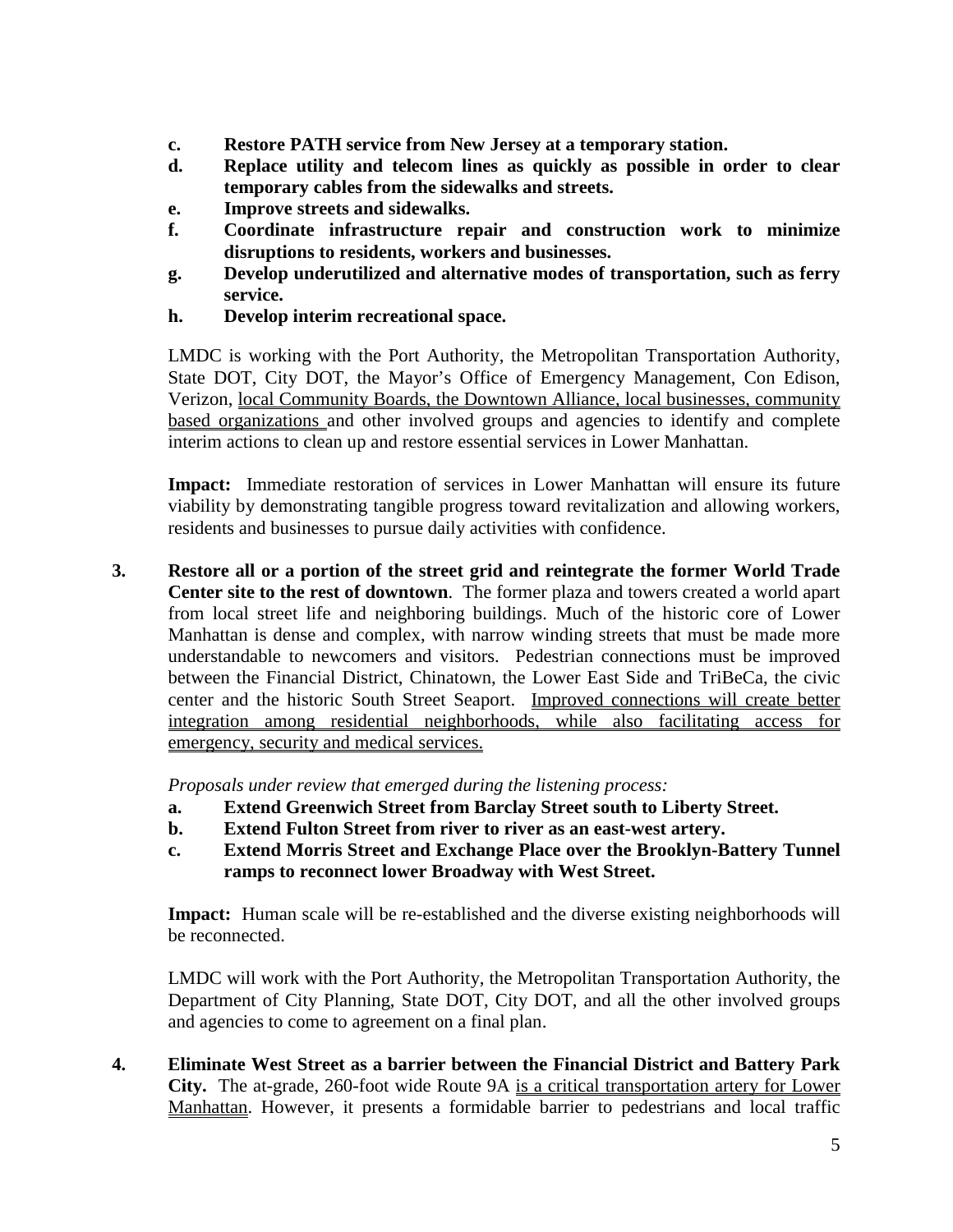traveling between the heart of downtown and the offices, residences, and waterfront parks along the Hudson River.

*Proposals under review that emerged during the listening process:* 

- **a. Depress West Street below ground for all or a portion of its length from Chambers Street to the Battery Park Underpass.**
- **b. Create a new at-grade boulevard that incorporates attractive buildings and parks.**
- **c. Construct a platform over all or some of a partially depressed West Street to connect at either the ground or mezzanine levels of Battery Park City.**

**Impact**: The vitality of downtown will be enhanced by improved interaction among the districts that form Lower Manhattan.

LMDC will work with State DOT, City DOT, the Port Authority, the Metropolitan Transportation Authority, the Battery Park City Authority, the Hudson River Park Trust, and all other involved groups and agencies to come to agreement on a final plan.

**5. Coordinate mass transit services to provide a coherent integration between Lower Manhattan and the rest of the city and region.** Lower Manhattan is the third largest business district in the United States. Local and regional mass transit is the lifeblood of Lower Manhattan, transporting hundreds of thousands of people each day by subway, train, ferry, bus, bridges and tunnels. Tens of thousands of people use regional MTA rail service to travel each day from Long Island, Westchester County and Connecticut via midtown rail stations, and tens of thousands more arrive directly from New Jersey by PATH train, New Jersey Transit, charter bus service and ferries. There have been no new mass transit lines constructed in Lower Manhattan since 1932. With a massive influx of tourists and other visitors to Lower Manhattan, the existing mass transit infrastructure will be inadequate to meet the demand**.** Lower Manhattan's direct connections to regional transit must be expanded  $\overline{ }$  – either through the creation of new service or by building upon existing service. "Two seat rides" to Lower Manhattan for regional commuters will make Lower Manhattan more accessible. "One seat ride" opportunities will also be explored. Access must be better coordinated for local transit services.

*Proposals under review that emerged during the listening process:* 

- **a. Provide ferry service for LIRR riders from Long Island City to Lower Manhattan.**
- **b. Reduce the travel time for commuters coming from Penn Station by rebuilding the South Ferry subway station on the 1 & 9 lines so that it can accommodate all ten cars to platform instead of five as in the current configuration.**
- **c. Connect the N & R lines with the 1 & 9 lines at Rector Street.**
- **d. Provide suburban rail access to Lower Manhattan. Options include -- Extend Metro-North rail service to Lower Manhattan; Extend LIRR rail service to Lower Manhattan from Brooklyn and/or Midtown Manhattan; Create a**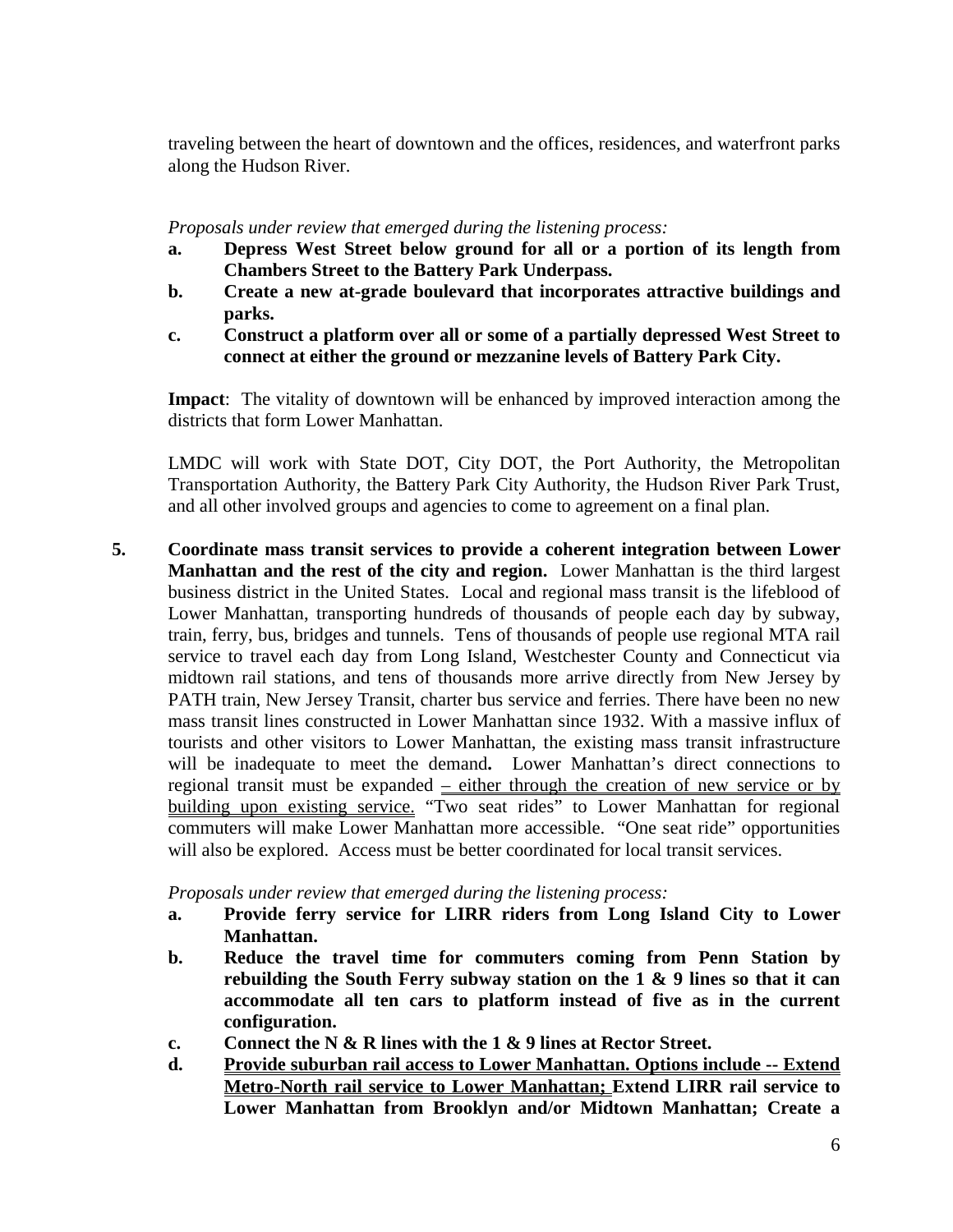**"Super Shuttle" service between Jamaica Station and Lower Manhattan using a combination of existing LIRR tracks and subway tunnels.** 

- **e. Incorporate existing plans for major transit improvements, such as the Second Avenue subway and LIRR East Side access, into an overall transportation system for Lower Manhattan.**
- **f. Improve the conditions at subway stations serving the Lower East Side, Chinatown, Battery Park City, the South Street Seaport, Little Italy, SoHo, TriBeCa and the Financial District.**
- **g. Provide increased capacity in PATH service to Lower Manhattan.**
- **h. Create a neighborhood transportation circulator linking the east and west sides of Lower Manhattan.**

**Impact**: Facilitating connections will bring disparate communities together and enhance the attractiveness and diversity of downtown.

LMDC will work with the Metropolitan Transportation Authority, the Port Authority, and all other involved groups and agencies to come to agreement on a final plan.

**6. Create a distinctive transit hub linking PATH, subway, and future regional rail service as a gateway to Lower Manhattan.** This major new station should serve as a landmark for visitors, commuters and residents, and should include substantial retail shops, restaurants, and services, possibly incorporating residential and commercial space. Decreasing the walking distance at intermodal transfer points – from ferry to subway, subway to bus, bus to destination, etc. – will make getting into and around Lower Manhattan faster, more convenient, and more appealing. The hub should be located as close as possible to the center of Lower Manhattan, ideally within 0.5 miles walking distance of all of downtown.

*Proposals under review that emerged during the listening process:* 

- **a. Rebuild the PATH station in its present location with an underground concourse linking to the 1 & 9 and N & R lines at Church Street.**
- **b. Extend PATH service one block east and build a new station at Church Street, with direct connections to the 1 & 9 and N & R lines.**
- **c. Extend PATH service two blocks east to a new terminal at Broadway and Fulton Streets, with direct connections to the 4 & 5***,* **the A & C, the J M Z, and the 2 & 3 lines.**
- **d. Rebuild the Broadway/Nassau subway station as part of a modern transit center that provides clear and simple access to the many subway lines and offers future capability for a new LIRR station.**

**Impact:** Improved accessibility for people visiting, living and working in Lower Manhattan.

LMDC will work with the Port Authority, the Metropolitan Transportation Authority, and all other involved groups and agencies to come to agreement on a final plan.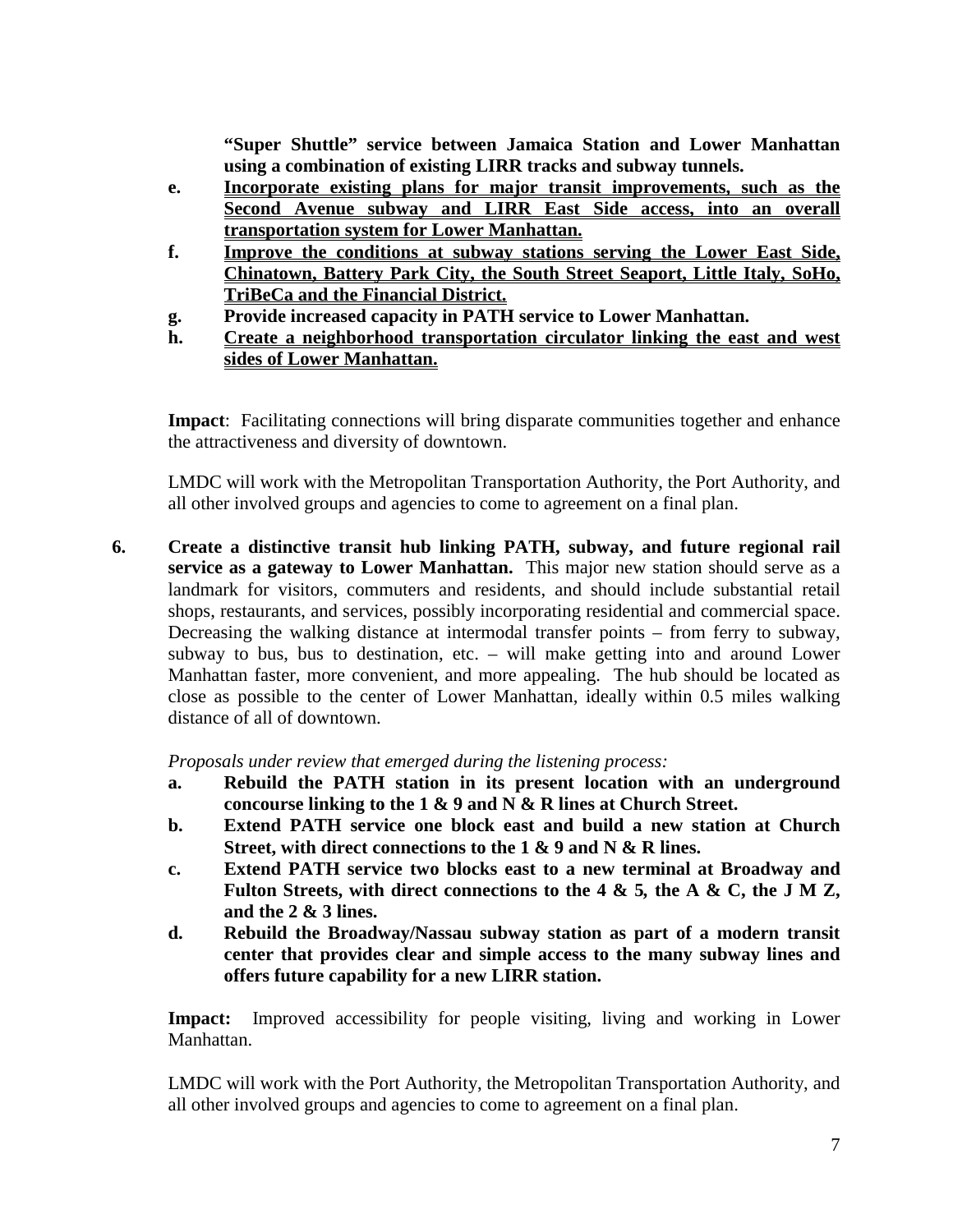**7. Create downtown facilities to accommodate the anticipated surge in charter, tour, and public buses, and explore opportunities for off-street vehicular and service access.** The World Trade Center memorial will be a major downtown destination, adding to the crowds already coming to the area for the Statue of Liberty, Ellis Island, Chinatown, the New York Stock Exchange and other attractions. Idling tour, charter and transit buses, as well as livery cars, already crowd the streets of Lower Manhattan near Battery Park, Whitehall Ferry Terminal, the South Street Seaport, Chinatown, and many other locations because they have no place to wait between scheduled arrival and departure times. Idling buses and livery cars cause traffic congestion, create pollution, and degrade the appearance of the historic streetscape. A facility that prevents buses, trucks and livery cars from clogging streets will improve bus travel and make Lower Manhattan more pleasant, improving the health and environment of downtown. By relieving congestion, the facility will also improve access around downtown for emergency, security and medical services.

*Proposals under review that emerged during the listening process:* 

- **a. Redevelop a portion of the underground levels of the former World Trade Center site as a major bus and livery car terminal.**
- **b. Identify sites for constructing aboveground and belowground bus storage.**
- **c. Create a freight/truck handling facility to reduce the cost of shipping goods downtown and easing traffic congestion.**

Impact: Universal accessibility for people attracted to Lower Manhattan as a destination, and a better environment once they arrive.

LMDC will work with the Metropolitan Transportation Authority, New Jersey Transit, the Port Authority, State DOT, City DOT, the Department of City Planning, major bus charter companies, and all other involved groups and agencies to come to agreement on a final plan.

**8. Expand the residential population and enhance residential life to create a strong sense of community throughout Lower Manhattan.** Despite sustained growth in the last twenty years, the residential population of Lower Manhattan is dispersed in different pockets, none of which on its own has proven large enough to sustain the kinds of services and high quality retail enjoyed by residents of areas like East Midtown, the Upper West Side, or Greenwich Village. Creating a critical mass of permanent residents will require that a significant amount of land area be devoted to housing. This housing must be for a wide variety of income levels. It must be designed to be safe and include accessible design features. New educational institutions will be needed to make Lower Manhattan more attractive for families with children. To augment the capacity of NYU Downtown Hospital and to serve the growth in the residential population, new medical facilities should be considered for downtown.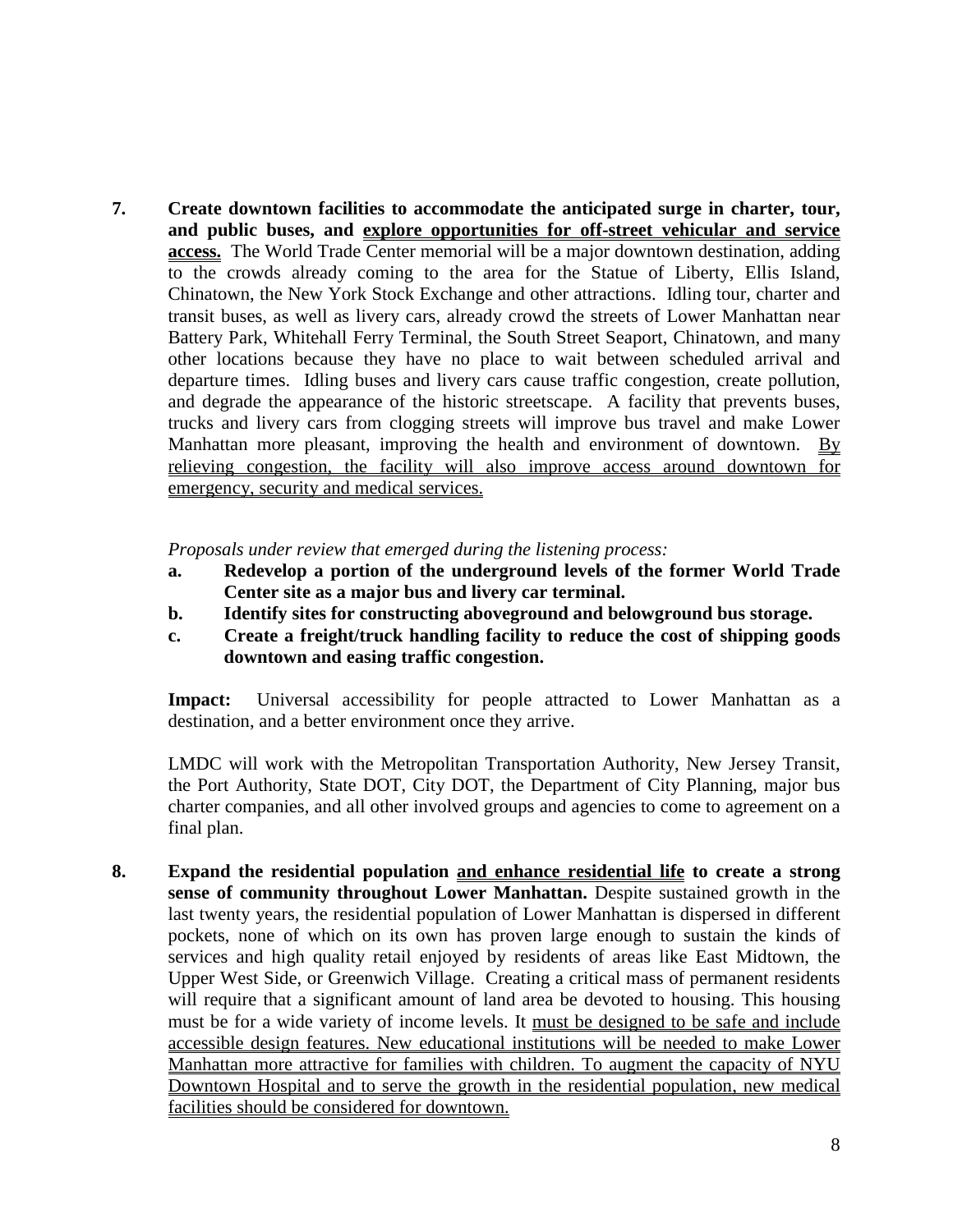*Proposals under review that emerged during the listening process:* 

- **a. Develop the World Trade Center area with a residential component.**
- **b. Designate potential development sites in the Financial District for housing rather than commercial space.**
- **c. Identify other opportunities, including additional conversion incentives, alternative development sites, or creation of new sites for residential development.**
- **d. Consider combination buildings with both office and residential space.**
- **e. Utilize incentives to develop housing for a wide variety of income levels.**
- **f. Explore options for new elementary, secondary and higher education facilities.**
- **g. Foster the development of amenities and community institutions that support residential life.**

**Impact:** A critical mass of residents to support high quality retail and other amenities, which will foster a vibrant downtown day and night. Contributes to health of downtown business community.

LMDC will work with the Port Authority, Battery Park City Authority, State Division of Housing, City Department of Housing Preservation and Development, the Housing Development Corporation, Housing Finance Administration, the Economic Development Corporation, the Department of City Planning, and all other involved groups and agencies to identify a program of action.

**9. Promote retail and commercial opportunities that support Lower Manhattan as a vibrant place with daytime and nighttime activity.** Future development should support Lower Manhattan as a mixed-use community, with retail and commercial amenities to service a critical mass of businesses, residents, workers and visitors. Premier retail and commercial offerings will enhance Lower Manhattan as a destination for the city and the region. Retail should serve both local residents and the needs of the business community.

*Proposals under review that emerged during the listening process:* 

- **a. Develop underground and street level retail spaces to serve commuters, residents and visitors.**
- **b. Create a galleria of premier retail offerings that will be a magnet for the city and the region.**
- **c. Improve the quality of retail and commercial ancillary services to attract and retain businesses and financial and professional firms.**
- **d. Ensure the creation of sufficient commercial space to attract and support a thriving economy.**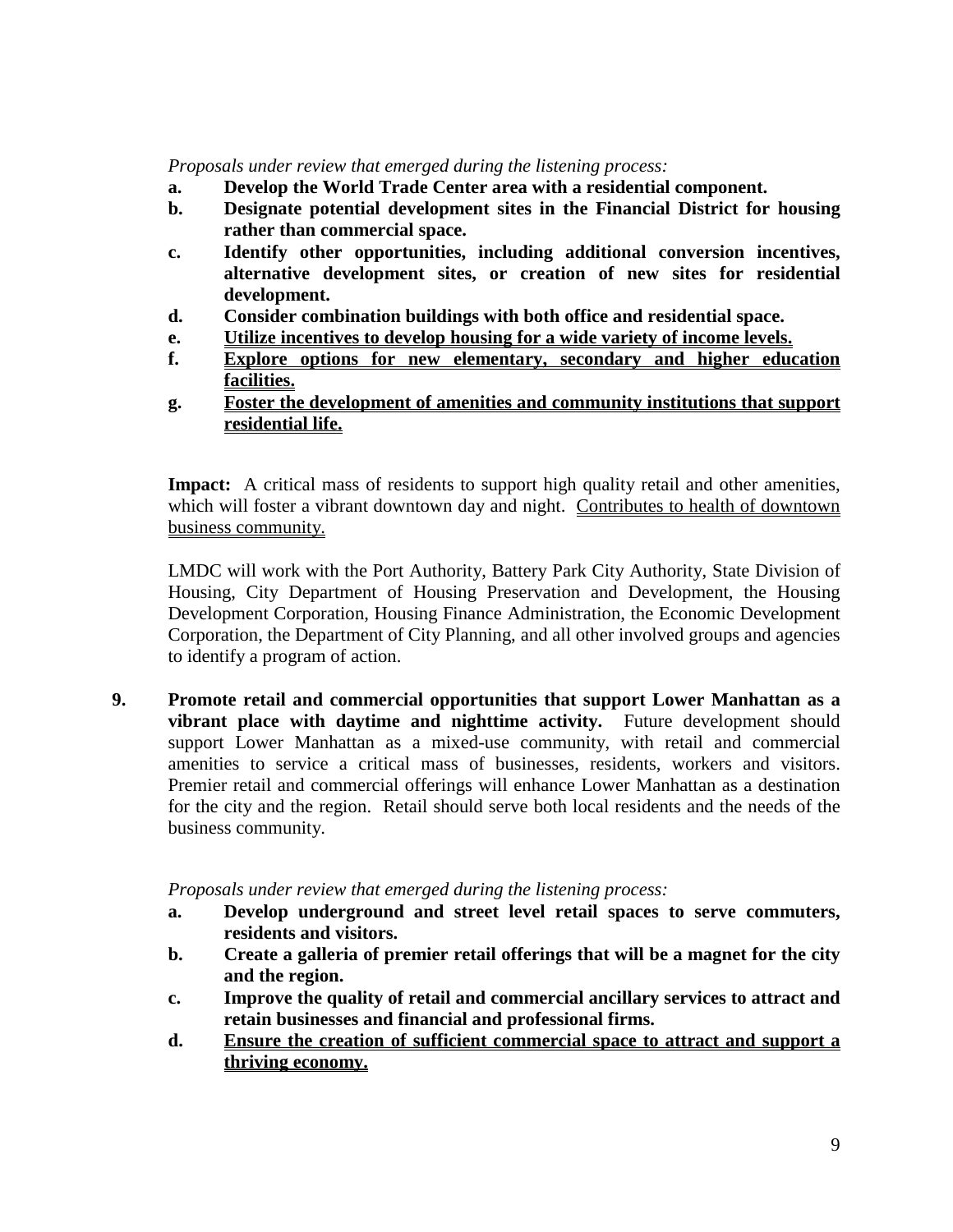**Impact:** A critical mass of quality retail and commercial offerings to serve Lower Manhattan day and night.

LMDC will work with the Port Authority, Battery Park City Authority, Office of the Deputy Mayor for Economic Development and Rebuilding and all other involved groups and agencies to identify a program of action.

**10. Provide for new or expanded cultural and civic institutions in Lower Manhattan.** Lower Manhattan should be conceived as a Freedom Park, linking the Statue of Liberty, Ellis Island, Federal Hall, the New York Stock Exchange, and the World Trade Center memorial. A critical mass of dynamic, enticing and diverse cultural venues must be developed and sustained to make Lower Manhattan a vibrant center for culture and the arts. Initiatives must include strengthening existing cultural institutions and supporting the development of new institutions. Adequate infrastructure and amenities must be put in place to support the surge in tourism that will accompany the area's development as a major cultural center.

*Proposals under review that emerged during the listening process:* 

- **a. Make the Freedom Park a centerpiece of Lower Manhattan.**
- **b. Create a new museum dedicated to American freedom, tolerance and the values that the World Trade Center represented.**
- **c. Build a home for the City Opera within a new performing arts center to include facilities for other musical and theater groups.**
- **d. Build a downtown Guggenheim Museum.**
- **e. Expand the programs and facilities of the South Street Seaport Museum, the Museum of the American Indian, the Museum of Jewish Heritage, the Skyscraper Museum, the Museum of Financial History and other cultural institutions in Lower Manhattan.**
- **f. Create a museum building in connection with the permanent memorial structure that will house a World Trade Center museum and other smaller museums lacking adequate facilities.**
- **g. Build a "world university" that would be a center for international education.**

**Impact:** Position Lower Manhattan as a global tourist and visitor destination.

LMDC will work with cultural institutions currently in Lower Manhattan, those expressing an interest in relocating here, and all other involved groups and agencies to find suitable locations and financial assistance for expansion or relocation to Lower Manhattan.

**11. Create an accessible, attractive, and comprehensive park and open space system for**  Lower Manhattan. Open space is critical to all parts of the city, but its need is particularly acute downtown among the "canyons" of Lower Manhattan. While plazas, arcades, city parks, and public atriums have had a significant impact in easing pedestrian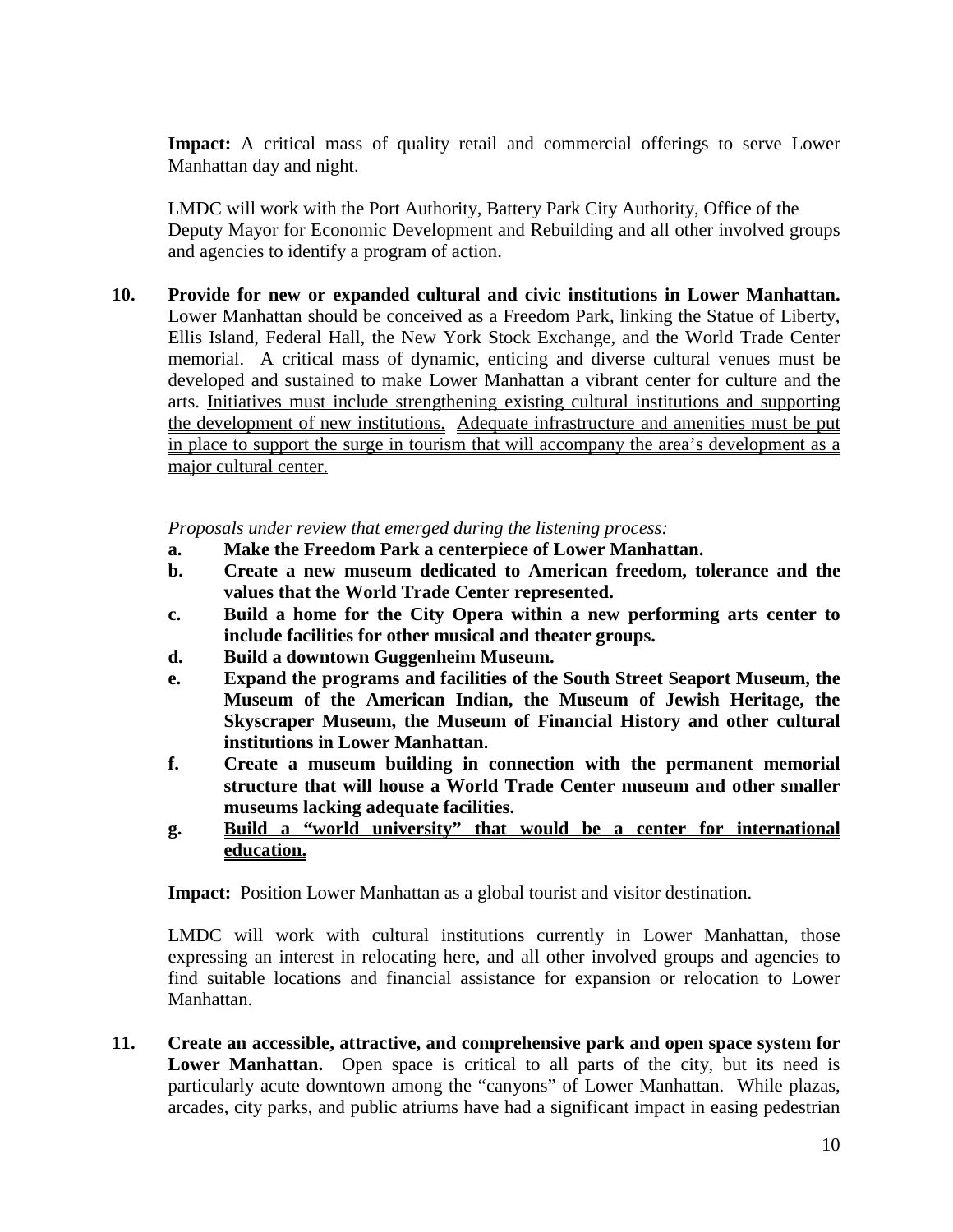congestion and providing outdoor places to sit, these disparate open spaces must be augmented to provide a substantial outdoor public realm in Lower Manhattan. Open spaces are essential to the quality of life downtown, providing alternatives to steel and glass skyscrapers and perhaps most importantly, a physical and psychological center around which the city can grow.

*Proposals under review that emerged during the listening process:* 

- **a. Implement a consistent streetscape treatment on public sidewalks, along parks, and in new or renovated plazas.**
- **b. Tie together existing public spaces on the waterfront into a continuous park wrapping Lower Manhattan from the Brooklyn Bridge to Battery Park City.**
- **c. Identify opportunities to create new parkland that expand or link existing parcels.**
- **d. Create new public spaces that will spur private development.**

**Impact:** Improved quality of life for residents and workers, and future economic development. New opportunities for recreation, particularly for children and families.

LMDC will work with the Hudson River Park Trust, the Conservancy for Historic Battery Park, Department of Parks & Recreation, the Battery Park City Authority, local Community Boards, the Downtown Alliance, the Department of City Planning, National Park Service, building owners, and all other involved groups and agencies to come to agreement on a final plan.

**12. Support sustainable design, "green building" technology, state-of-the-art safety and security in design and engineering, and accessible design features**. Concerns about air quality in the wake of September 11 have made environmental issues more important than ever in Lower Manhattan. Future development must strive for the highest performance and sustainable design standards. Lower Manhattan must continue to be a showplace for world-class architecture, in part by exemplifying environmentally friendly design. Design must be sustainable, combining ecological concern with continued growth and human development. Facilitating construction that incorporates renewable resources, environmentally friendly materials, water conservation and energy-efficient systems will benefit not only the residents and workers in Lower Manhattan, but will also lower energy consumption and reduce operating costs for owners. Future development must incorporate accessible design features. It must meet the highest standards for engineering strength, rapid evacuation processes and accessibility for emergency, security and medical personnel. Mechanical systems must be designed for maximum security and resistance to potential threats.

*Proposals under review that emerged during the listening process:* 

**a. Work with regulatory agencies to ensure that sustainable design guidelines and "green technology" are incorporated into building codes and environmental laws.**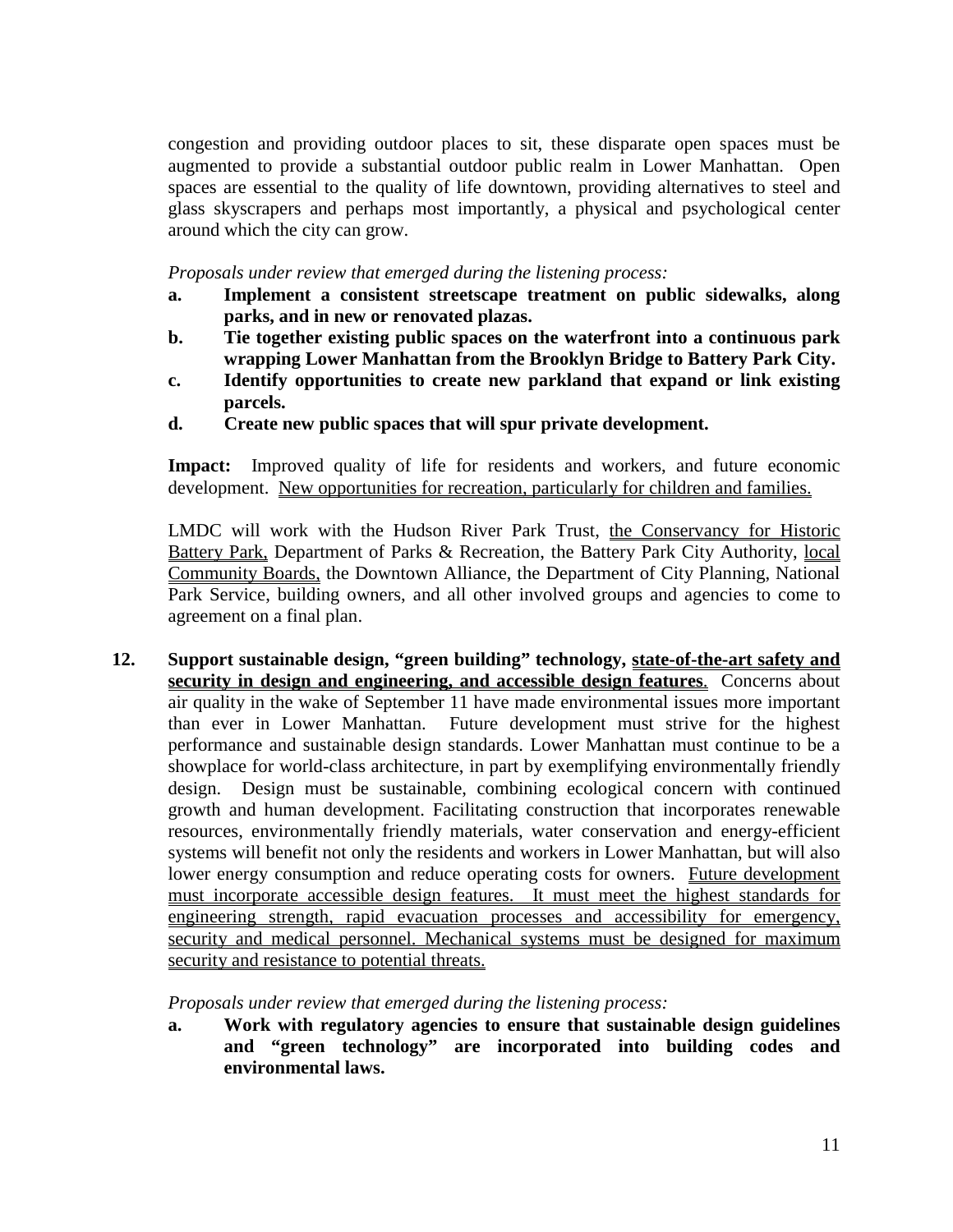- **b. Provide funding incentives to support incremental costs of development of environmentally sound buildings.**
- **c. Amend building codes and/or zoning restrictions to make "green buildings" easier and cheaper to build.**
- **d. Ensure that buildings incorporate accessible design features.**
- **e. Ensure that buildings can be rapidly evacuated, are accessible to emergency personnel, and that their mechanical systems are protected from potential threats.**
- **f. Ensure that all buildings utilize 21st Century technological infrastructure including reliable and redundant telecommunications and energy systems.**

**Impact**: A downtown that is secure, ecologically friendly, accessible and technologically advanced.

LMDC will work with civic organizations including New York New Visions, environmental groups, the Battery Park City Authority, the Department of Environmental Protection, the Department of Environmental Conservation, the NYC Department of City Planning, the Real Estate Board of New York, and all other involved groups and agencies to come to agreement on a final plan.

## **13. Support excellence in design to ensure the creation of a location that is a symbol of New York City recognized around the world.**

*Proposals under review that emerged during the listening process:*

- **a. Ensure that design quality is a requisite criterion for what is built on the site.**
- **b. Design a distinctive and consistent treatment for public space and streetscapes that identifies the site as a special place.**
- **c. Develop guidelines for building design that ensure a distinctive and linked place is created, while encouraging the best architecture and design on the site.**
- **d. Create a new skyline for Lower Manhattan that serves as a powerful symbol of our nation's strength and determination.**

**Impact:** Architecture that exemplifies the finest in design.

LMDC will work with agencies and organizations such as the NYC Department of City Planning, New York New Visions, Civic Alliance/Regional Plan Association, Municipal Arts Society, American Institute of Architects, American Planning Association, and American Society of Landscape Architects.

**14. Encourage preservation of outstanding historic structures and the cultural value of the cityscape.** Lower Manhattan is where New York City began, and its streets and squares resound with American history. Today's financial district is still defined by the Dutch colonial street grid, giving it a character unlike anywhere else in the city. Many historic structures survive amid the towers of steel and glass, and future development